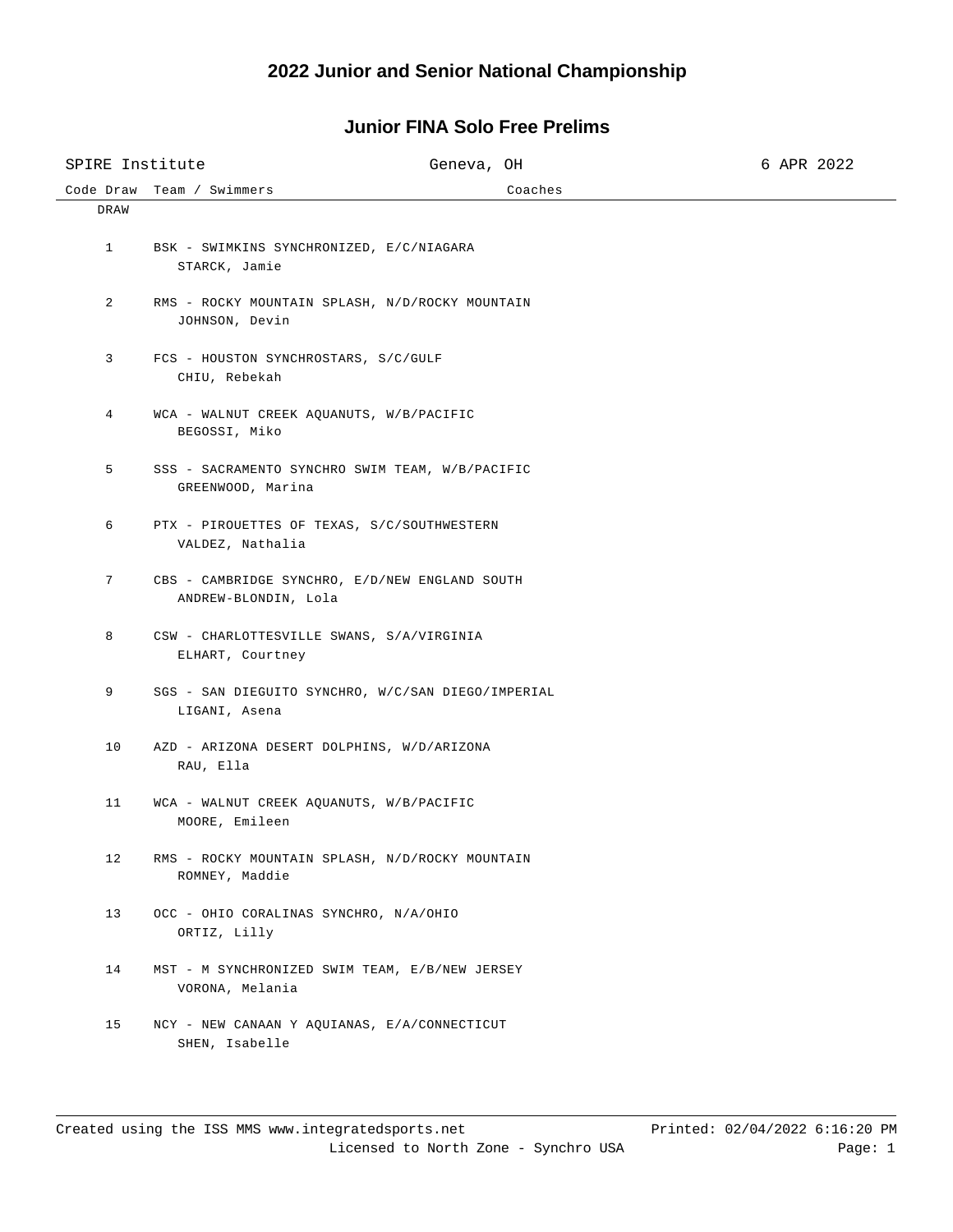## **Junior FINA Solo Free Prelims**

| SPIRE Institute |                                                               | Geneva, OH                                          |         | 6 APR 2022 |
|-----------------|---------------------------------------------------------------|-----------------------------------------------------|---------|------------|
|                 | Code Draw Team / Swimmers                                     |                                                     | Coaches |            |
| 16              | PINDI, Manasvi "manu"                                         | PTX - PIROUETTES OF TEXAS, S/C/SOUTHWESTERN         |         |            |
| 17              | SOHN, Hayoung                                                 | MST - M SYNCHRONIZED SWIM TEAM, E/B/NEW JERSEY      |         |            |
| 18              | BERNARDES, Julia                                              | MST - M SYNCHRONIZED SWIM TEAM, E/B/NEW JERSEY      |         |            |
| 19              | SANTANA, Elle                                                 | AZD - ARIZONA DESERT DOLPHINS, W/D/ARIZONA          |         |            |
| 20              | HUNT, Ellie                                                   | CBS - CAMBRIDGE SYNCHRO, E/D/NEW ENGLAND SOUTH      |         |            |
| 21              | EVANS, Rikki                                                  | NVN - NORTHERN VIRGINIA NEREIDS, S/A/POTOMAC VALLEY |         |            |
| 22              | BSK - SWIMKINS SYNCHRONIZED, E/C/NIAGARA<br>SULLIVAN, Taylor  |                                                     |         |            |
| 23              | ARU - ARUBA AQUATICS FEDERATION<br>MORALES, Mikayla           |                                                     |         |            |
| 24              | IMS - IMAGINE SYNCHRO, E/B/METROPOLITAN<br>VASILCHENKO, Daria |                                                     |         |            |
| 25              | GALCHENKO, Elizaveta                                          | NCY - NEW CANAAN Y AQUIANAS, E/A/CONNECTICUT        |         |            |
| 26              | WANG, Ashlyn                                                  | AZD - ARIZONA DESERT DOLPHINS, W/D/ARIZONA          |         |            |
| 27              | MATHEWS, Alexandra                                            | NCY - NEW CANAAN Y AQUIANAS, E/A/CONNECTICUT        |         |            |
| 28              | PARADIS, Julia                                                | OPT - OPTIMA SYNCHRO, E/D/NEW ENGLAND NORTH         |         |            |
| 29              | SCA - SANTA CLARA AQUAMAIDS, W/B/PACIFIC<br>KIM, Claire       |                                                     |         |            |
| 30              | ZERRUSEN, Justine                                             | NCY - NEW CANAAN Y AQUIANAS, E/A/CONNECTICUT        |         |            |
| 31              | AVLONITIS, Bianca                                             | SWW - SUNCOAST WATERWORKS, S/B/SOUTHWEST FLORIDA    |         |            |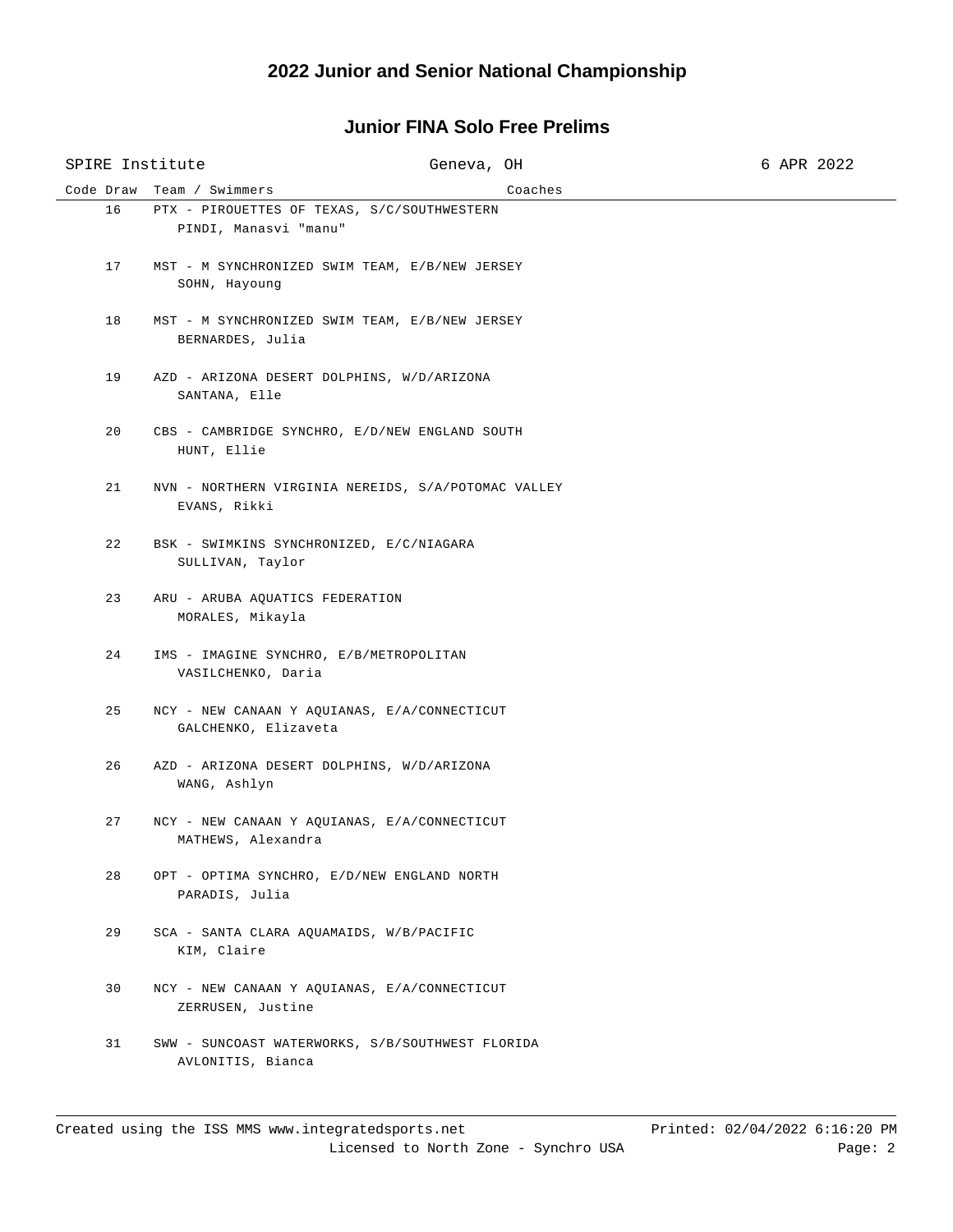## **Junior FINA Solo Free Prelims**

| SPIRE Institute |                                                                      | Geneva, OH | 6 APR 2022 |
|-----------------|----------------------------------------------------------------------|------------|------------|
|                 | Code Draw Team / Swimmers                                            | Coaches    |            |
| 32              | AZD - ARIZONA DESERT DOLPHINS, W/D/ARIZONA<br>PORTILLA-VILLOTA, Luz  |            |            |
| 33              | CSG - CINCINNATI YMCA SYNCHROGATORS, N/A/OHIO<br>ALMOND, Madi        |            |            |
| 34              | SCA - SANTA CLARA AQUAMAIDS, W/B/PACIFIC<br>PEREZ, Olivia            |            |            |
| 35              | CSG - CINCINNATI YMCA SYNCHROGATORS, N/A/OHIO<br>GERHARDT, Ana       |            |            |
| 36              | PWS - PACIFIC WAVES SYNCHRO, W/A/PACIFIC NORTHWEST<br>KIZIS, Lisa    |            |            |
| 37              | WCA - WALNUT CREEK AQUANUTS, W/B/PACIFIC<br>OVADIA, Danielle (dalia) |            |            |
| 38              | SCA - SANTA CLARA AQUAMAIDS, W/B/PACIFIC<br>DIRVEN, Janneke          |            |            |
| 39              | IMS - IMAGINE SYNCHRO, E/B/METROPOLITAN<br>FROST, Zoe                |            |            |
| 40              | AZD - ARIZONA DESERT DOLPHINS, W/D/ARIZONA<br>BURDETTE, Kennah       |            |            |
| 41              | AYA - AUSTIN ANGELFISH, S/C/SOUTH TEXAS<br>ZOU, Reina                |            |            |
| 42              | NVN - NORTHERN VIRGINIA NEREIDS, S/A/POTOMAC VALLEY<br>SONG, Sarah   |            |            |
| 43              | LMA - LA MIRADA AQUABELLES, W/C/SOUTHERN CALIFORNIA<br>KWON, Audrey  |            |            |
| 44              | BSK - SWIMKINS SYNCHRONIZED, E/C/NIAGARA<br>MCNAMARA, Caitlin        |            |            |
| 45              | BSK - SWIMKINS SYNCHRONIZED, E/C/NIAGARA<br>ERMER, Carly             |            |            |
| 46              | LMA - LA MIRADA AQUABELLES, W/C/SOUTHERN CALIFORNIA<br>SHODA, Venice |            |            |
| 47              | AYS - ANA YMCA SYNCHRO, E/D/NEW ENGLAND NORTH<br>MCKINNON, Elizabeth |            |            |